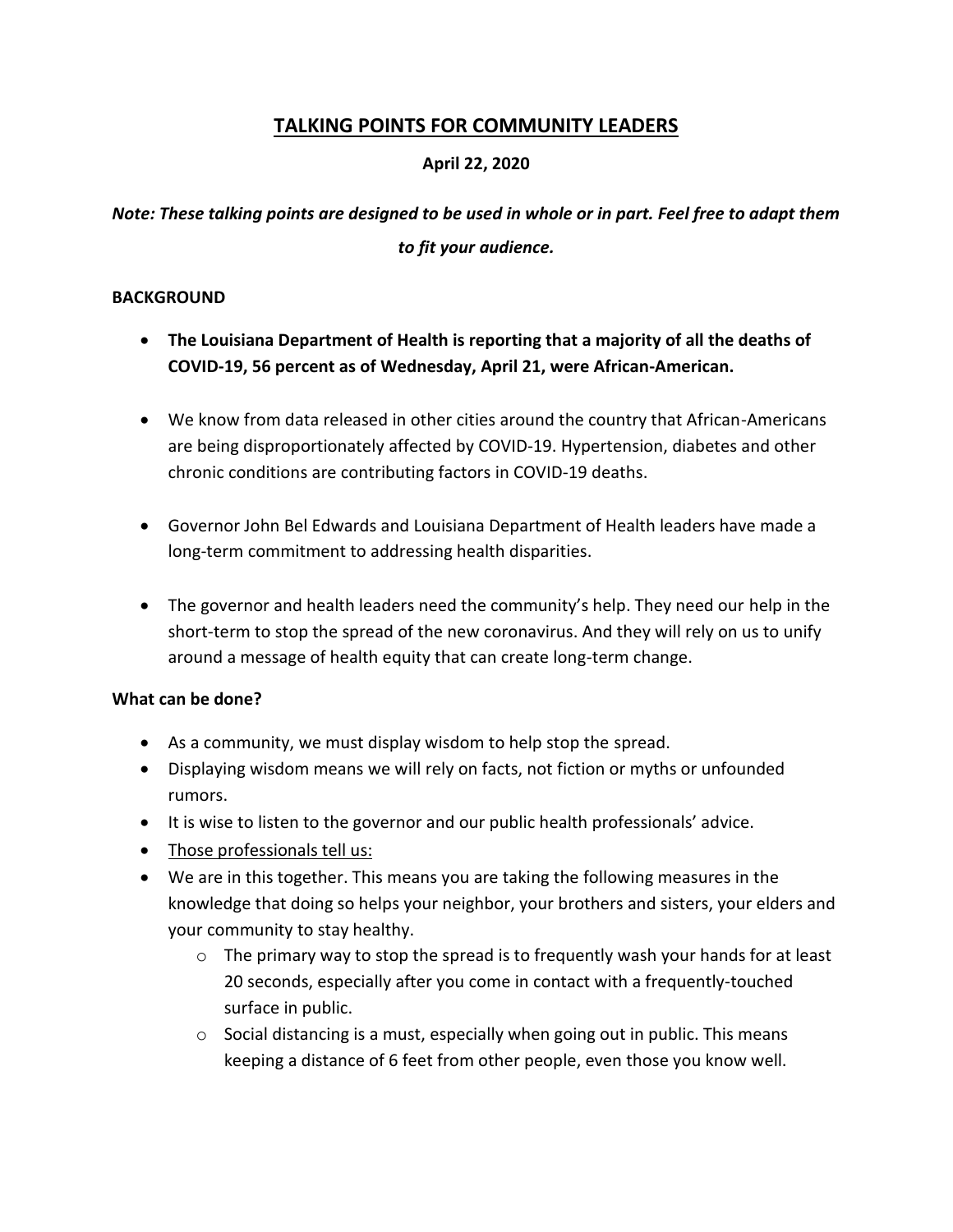- $\circ$  Our leaders have asked us to wear face masks or other cloth coverings, even if others may think coverings are silly or over-the-top. Think of it as a social courtesy; like holding open a door for someone.
- o A face mask protects your neighbors and community because you may not have symptoms and could more easily spread the virus without your mask.
- If you are an essential worker, protect yourself and others by washing your hands and using hand sanitizer when soap and water isn't available after touching frequentlytouched surfaces, which may include cash registers, credit cards or key pads when processing orders, etc.

## **What leaders are doing**

- In the short-term, our leaders are using science to guide when things can reopen.
- Our leaders do not like keeping things shut down, and recognize people are anxious to get back to work.
- Our leaders are also conscious of fear, the loss and the tragedy the pandemic has caused. But we believe we can get through this.
- Getting through this means shining a light in a time of darkness.
- During a health crisis, that light is often brightest in areas of weakness and among vulnerable communities.
- A health crisis tends to expose gaps in services and bad health outcomes, especially those created by chronic conditions like hypertension and diabetes.
- A health crisis also helps highlight the need for compassion and creating unity around concepts like health equity.
- Health equity means everyone has a fair and just opportunity to be as healthy as possible.

## **What does health equity mean, and why hasn't more been done?**

- Health equity means everyone has a fair and just opportunity to be as healthy as possible.
- Health professionals have long been concerned about vulnerable communities experiencing chronic conditions at much higher rates.
- Those disparities have caused tragedy for far too long, just as poverty and injustice have made communities vulnerable for too long.
- One thing has not changed: This has always been a problem for our entire society. It is not a problem that is limited to or caused by the communities that are vulnerable.
- Health leaders in Louisiana recognize that the health care system is not built for everyone, and that change is needed.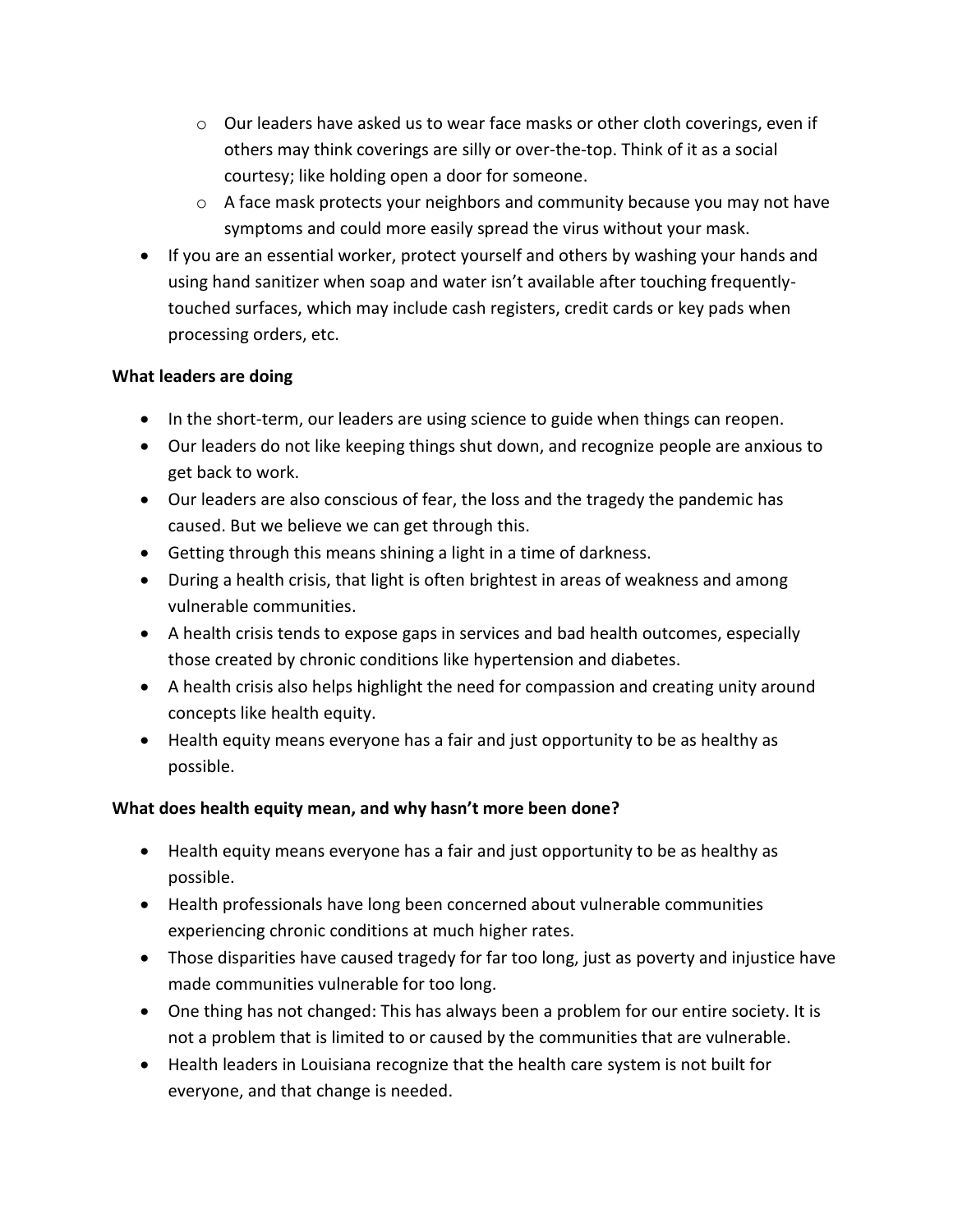- Our system has shown major areas of improvement: Medicaid expansion, permanent supportive housing and services for the elderly and the disabled.
- But we need to refocus all areas of health back on health equity as a top priority.
- Health leaders have a plan to address health equity in Louisiana, and recognize that the COVID-19 crisis is a new call to action.

# **It is important to recognize that "social determinants of health" are key factors that lead to disproportionate health outcomes.**

- Social determinants of health simply means that there are certain challenges that people deal with: How they will put food on the table, how they will get transportation to their next doctor's appointment, living in unsafe or unstable housing, unemployment or underemployment.
- COVID-19 can help us demonstrate the importance of our leaders prioritizing improving social determinants of health.
- The underlying conditions causing deaths from COVID-19 may be a major weakness during this pandemic, but we can address this weakness in the future.
- Our health leaders have committed to doing more to address social determinants of health through community health workers, expanding Medicaid and making our health care system work for everyone.
- But there is more work to be done.

## **We have the research. Now is a time for action.**

- Political and health leaders and communities across Louisiana must unify around a commitment to health equity. The bad health outcomes in vulnerable communities affect every person, no matter their background.
- We can address this because Louisianans are a resilient people.
- Even so, African-Americans and other people of color have suffered, and have experienced loss, separation and division in ways that other communities have not.
- Despite our resiliency, African-Americans and other people of color have encountered roadblocks. Many roadblocks were created with the intent of making our lives and our livelihoods more difficult.
- Roadblocks are not new.
- Our response to roadblocks always needs to be refreshed.
- The alarming statistics associated with COVID-19's toll on the African-American community is the public health wake-up call we've been waiting for.
- It is a clarion call.